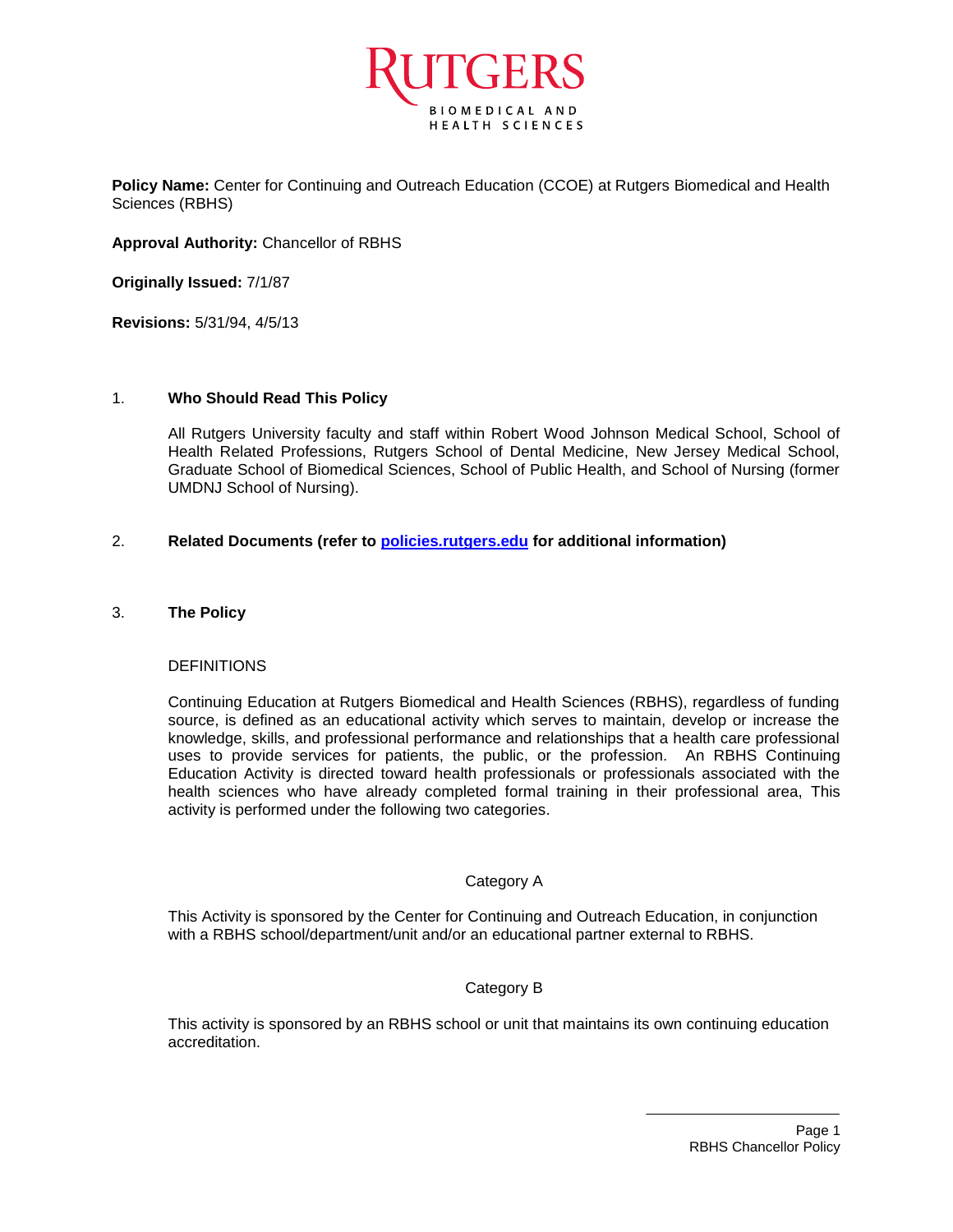## OVERVIEW

This policy addresses category A; specifically, continuing education activity that is sponsored by the Center for Continuing and Outreach Education (CCOE) of Rutgers Biomedical and Health Sciences (RBHS). Integral to the mission of RBHS is to provide quality continuing education for health care professionals in order to improve the health and quality of life of the citizens of New Jersey and society at large. CCOE is responsible for the provision of quality continuing education for internal, regional, national and international health professionals, with special priority placed on those professionals whose work impacts on the health of New Jersey's citizens.

CCOE is the administrative unit identified to serve as RBHS' focal point for providing multidisciplinary and interdisciplinary continuing education. CCOE is accredited by the following organizations:

- Accreditation Council for Continuing Medical Education
- Accreditation Council for Pharmacy Education
- New Jersey State Nurses Association, an accredited approver by the American Nurses Credentialing Center's Commission on Accreditation

CCOE is also responsible for satisfying the requirements of other accreditation agencies that award continuing education credit on an activity by activity basis.

Continuing Education can take many forms, such as live conferences, Internet-based education, regularly scheduled series, and quality improvement initiatives. CCOE chooses its educational design as a means to assure that the education offered matches the learning styles of its learners, is appropriate to the learning objectives, and provides mechanisms and processes to sustain change in behavior.

CCOE staff serve as facilitators of the interaction between planning committee, academic program designers and constituent learners. These staff members also provide expertise in complete activity development, implementation, and evaluation.

- A. Requirements:
	- 1. General Policy
		- a. The individual schools and other components of RBHS bear a direct responsibility for providing continuing education to practitioners of their own professions. The need to develop interdisciplinary continuing education activities and the need to conserve efforts and resources, however, requires a centralized administrative unit to support, coordinate and enhance the individual efforts of the several schools and the other educational components of RBHS.
		- b. While it is expected that initiative, interest and leadership will be forthcoming and demonstrated by the faculty and staff members of RBHS, the totality of these efforts must provide a comprehensive program that has continuity and potential for achieving common goals and overall effectiveness.
		- c. The foregoing considerations serve the purpose of CCOE as an administrative unit designated to serve as the focal point and overseer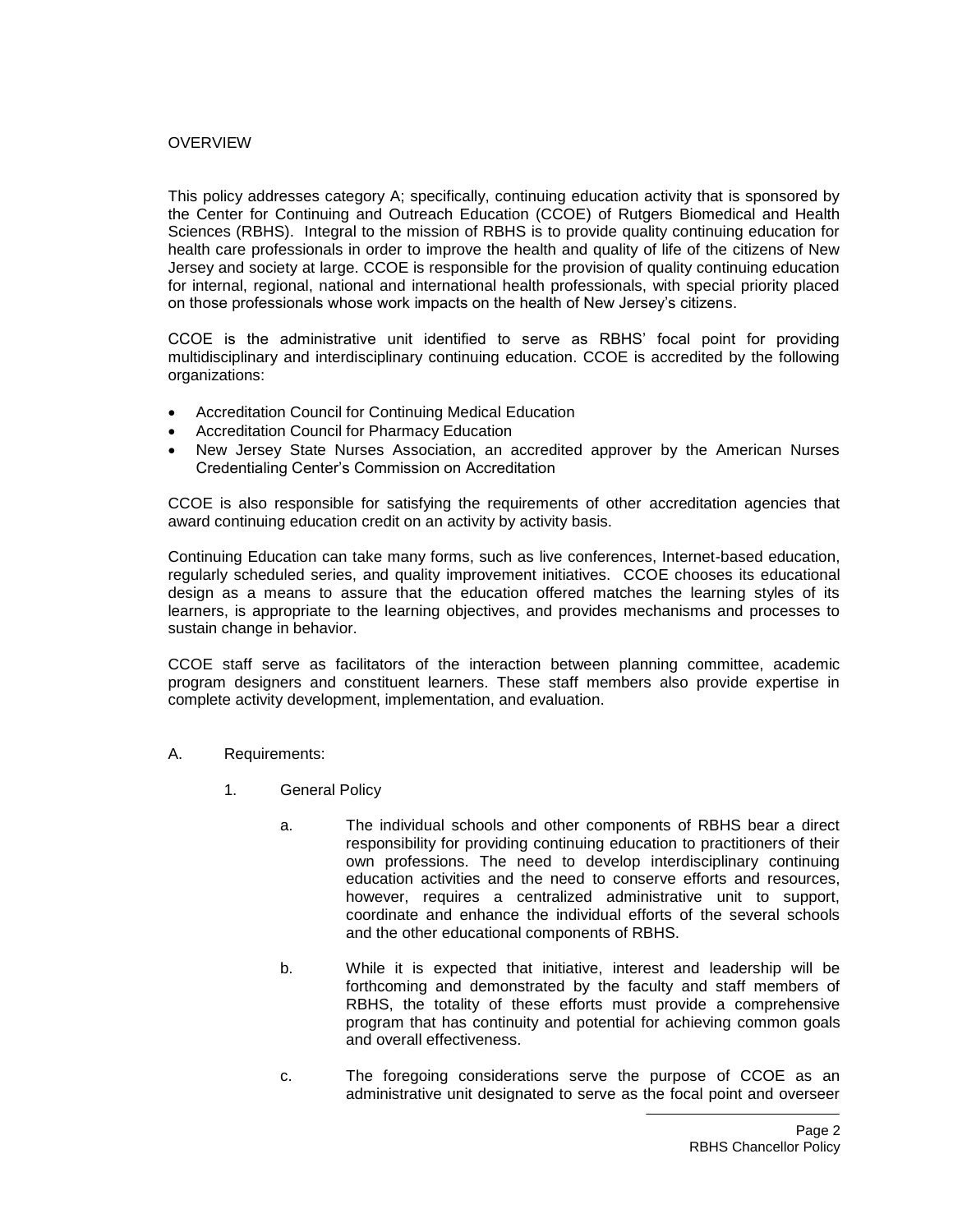of RBHS' continuing medical education thrust and to provide, when appropriate, the administrative services necessary to support RBHS' continuing education efforts. This centralization of administrative responsibility is intended to prevent needless duplication and possible program conflict within and outside of RBHS and to meet the standards of various accrediting agencies.

- d. CCOE will ensure compliance with the standards of accrediting agencies noted in the Overview.
- e. The academic components of the continuing education activities are the specific responsibility of the Deans, faculties and staff members of the particular professional schools/agencies/organizations involved, while the administrative components of these activities (program management, publicity, scheduling arrangements, accounting procedures, budget administration and other matters pertaining to the operation of the specific activities, facilities and resources available to it) are the specific responsibility of CCOE.
- 2. Program Objectives

The ultimate objective of the continuing education program of RBHS is to contribute toward the improvement of the quality of patient care by providing lifelong educational opportunities for health care providers. Specific objectives are to make available to practicing health professionals opportunities to be involved in educational experiences that address their professional practice gaps with the intention of improving practitioner knowledge and/or competence and/or performance and/or patient outcomes.

Specific objectives of CCOE include:

- To identify the professional practice gaps of its internal and external learners and ensure that the content of the activity addresses specific, relevant educational needs, is matched to the learners' scope of practice, and is linked to core competencies.
- To select educational methods based on current adult learning principles that will lead to changes in knowledge and/or competence and/or performance and/or patient outcomes.
- To develop evaluation mechanisms and use these mechanisms to measure the expected results of the activity.
- To establish and maintain the activity budget, including providing assistance with obtaining funding for the activity.
- To maintain comprehensive financial records of CCOE's continuing education activities.
- To maintain records of learner participation in the various RBHS continuing education activities.
- To be administratively responsible for awarding various continuing education credit and continuing education certificates.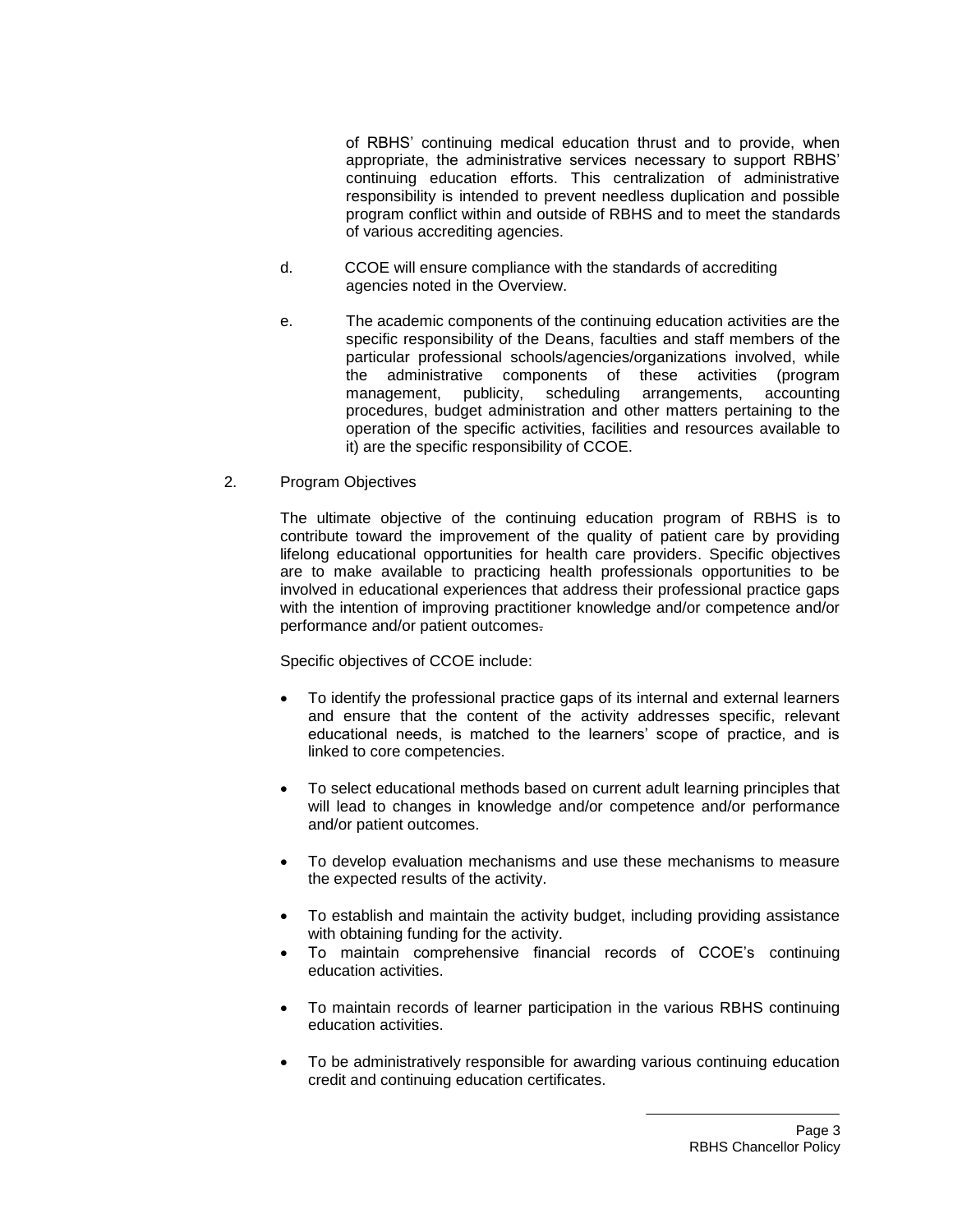- To arrange for appropriate educational facilities, educational materials and all necessary instructional aids and equipment consistent with the educational content, format and objectives for each continuing education activity.
- To coordinate and implement the logistical requirements, e.g., faculty and staff travel, of RBHS continuing education activities.
- To partner with other distinguished organizations and institutions, under the guidance of RBHS faculty, to offer educational activities to regional, national, and international audiences that expand the reach and contribution of the RBHS clinical and scientific faculty.
- To ensure that all continuing education activities and other educational interventions align with the missions of CCOE and RBHS.
- To maintain all accreditations currently held by CCOE and ensure that all activities meet or exceed the accreditation standards established by each accrediting body.
- To meet or exceed the applicable laws and regulations and the various policies, guidance, and guidelines that regulate the continuing education industry.
- 3. Options for Program Administration and Logistical Implementation

Continuing Education activities defined as category A must be coordinated through CCOE. There are, however, several options available for the administration and implementation of specific continuing education activities.

- a. CCOE staff can handle all aspects of the implementation and administration of specific continuing education offerings. Please contact CCOE for current operational policies.
- b. RBHS faculty and staff from the sponsoring unit may handle most (but not all) of the logistical implementation and administration of the activities they sponsor. Please contact CCOE for current operational policies.
- c. CCOE may collaborate with an external organization (hereafter referred to as "educational partner") for the purposes of advancing the CCOE and RBHS missions. An educational partner may assist with development, implementation, and/or evaluation of a continuing education activity. An educational partner may be classified as, but is not limited to, one of the following organizational types: hospital/health care facility, non-profit organization, liability or health insurance provider, healthcare related organization, government organization, medical education company, or publishing company. These educational partners must meet the eligibility requirements established by the various accrediting agencies. Please contact CCOE for this criteria, as well as current operational policies pertaining to collaboration with an educational partner.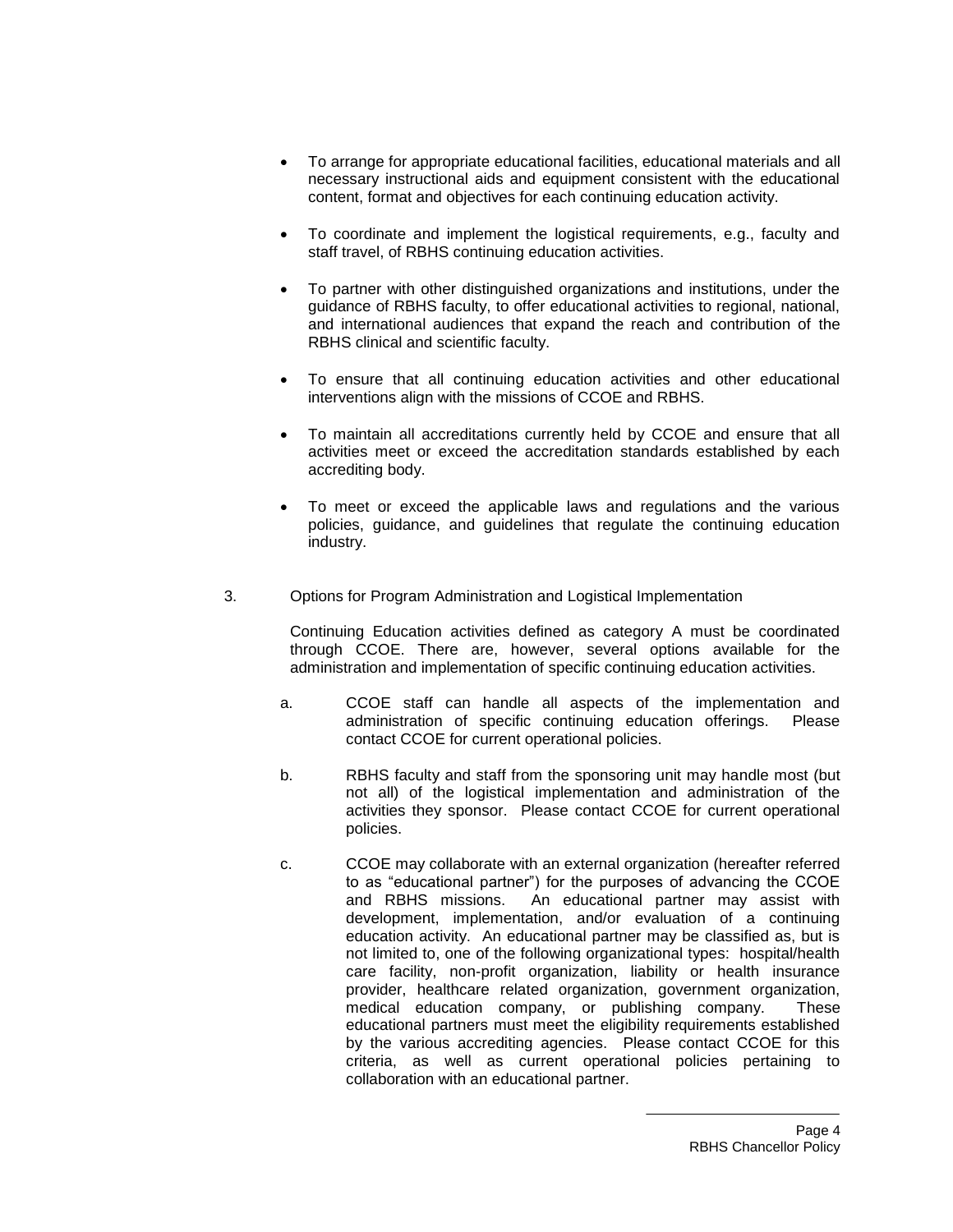In all cases, the Executive Director of CCOE or designee *must* be involved in all discussions with the educational partner and the negotiated contract must be signed by the Senior Vice President for Finance and Administration and must be in compliance with Rutgers purchasing and contractual policies and procedures.

- d. There are numerous permutations or combinations of types of continuing education activities. Prior to the formal planning stage of any activity, the Executive Director of CCOE or designee must be contacted regarding all appropriate operational policies.
- 4. Role of the Center for Continuing and Outreach Education
	- a. The academic components of the continuing education activities are the specific responsibility of the Deans, faculties and staff members of the particular professional schools/agencies/organization involved, while the administrative components of these activities are the specific responsibility of CCOE. Specific services offered include:
		- Assistance in the identification of professional practice gaps and educational needs through surveys, patient-care data, review of pertinent literature, review of evaluation data from previous continuing education activities, etc.
		- Arrangement and aid in selection of appropriate planning committees to review identified learning needs and to determine potential of specific learning activities.
		- Along with planning committees, assistance in the establishment of specific learning goals and educational objectives; selection of alternative instructional modalities to accomplish stated objectives; identification of appropriate target audiences and ways to reach them; and identification of potential educational partners, if appropriate.
		- Assistance with the identification and recruitment of appropriate learning facilities, learning materials and resource persons; assistance in the selection of appropriate dates, locations, times and the establishment of an overall schedule of activities.
		- Development of a promotional system which would include, as appropriate, design and maintenance of audience generation materials; selection of local and regional mailing lists, etc.
		- Arrangement of appropriate approval from local and national accrediting agencies for the proposed activity; maintenance of credit records.
		- Assistance with solicitation and securing of funding from various sources to support the proposed activities, including identification of potential funders and submission of grant requests.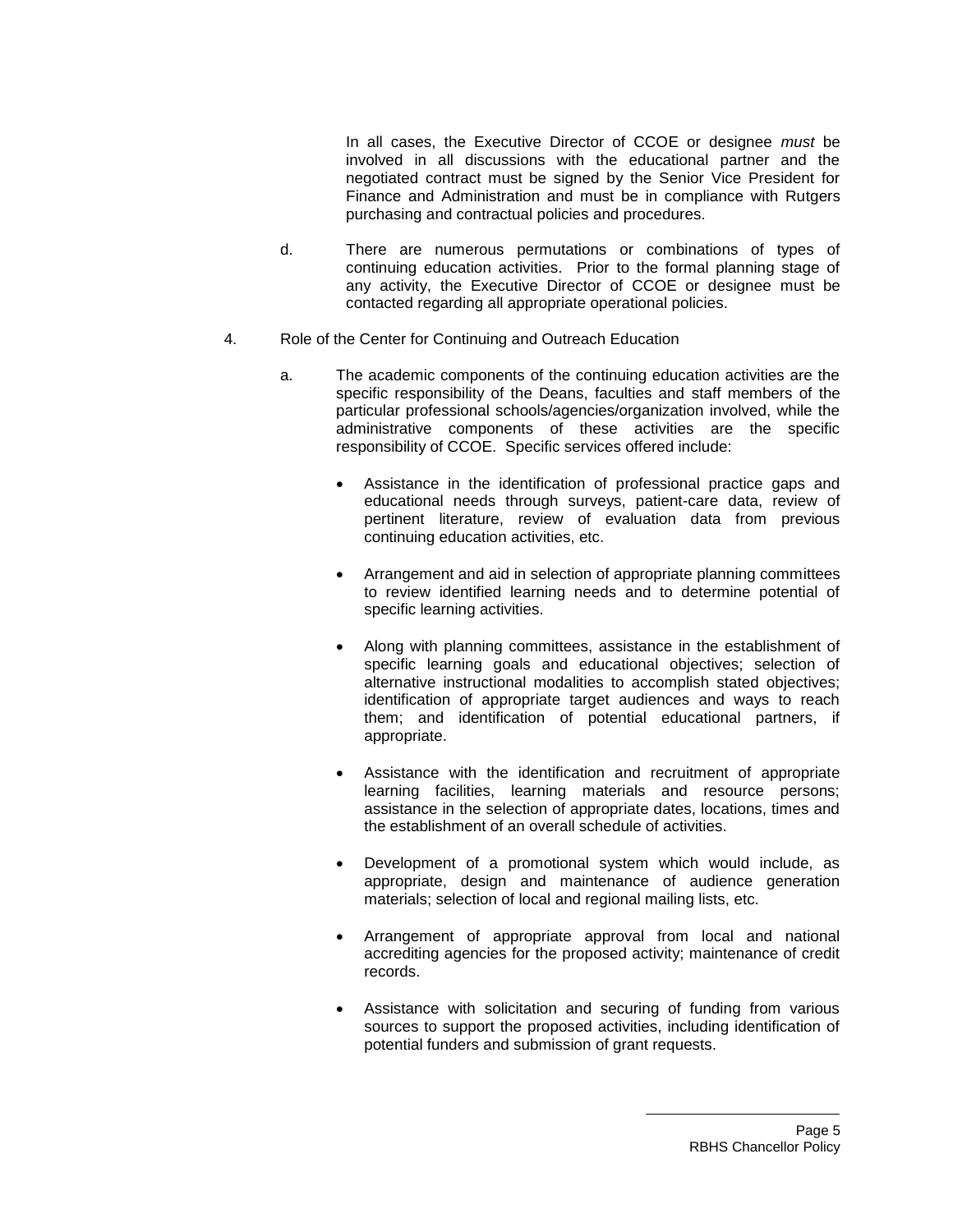- Assistance in the development of an evaluation mechanism for the activities.
- Development of tentative course budgets, recommendation of alternative registration fees.
- Arrangement of all food service activities, audio-visual equipment, and travel arrangements for faculty.
- Provision of assistance to teaching faculty in the preparation of handout materials, slides or other audio-visuals.
- Preparation of materials for registrants, including name tags, packets, handout materials, and certificates of attendance; individual confirmation of registrations.
- Administration of pre-registration and onsite registration including the depositing and accounting of funds.
- Response to requests for add-on activities associated with various activities.
- Provision of all services associated with program follow-up: collection of unpaid fees; preparation of all required honoraria and expense documents; thank you letters to course faculty; preparation and distribution of activity summaries, if required; handling and summarization of course evaluations; preparation of overall financial summary of the activity.
- b. In addition to providing the specific services outlined, CCOE can act in an advisory capacity to guide and assist various health associated groups in the most efficient and productive means of establishing and maintaining a continuing education activity through their own sponsorship, or can work with them in a joint sponsorship or cosponsorship arrangement.
- 5. Faculty/Staff/Students Participation in Continuing Education Activities

Full-time, salaried, faculty, staff members and registered students of the University are encouraged to participate in continuing education activities sponsored by CCOE. The registration fee may be waived or discounted, on a space available basis. Under no circumstances will participants be reimbursed for out-of-pocket expenses incurred as part of the activity.

6. Income (Commercial Support, Federal, State & Foundation Grants & Contracts, Registration Fees, etc.)

> All support of continuing education activities defined as category A, regardless of the source, must be coordinated through, or provided with the full knowledge of CCOE. The terms conditions, and purposes of all support must be documented in Letter of Agreement between CCOE and the supporter.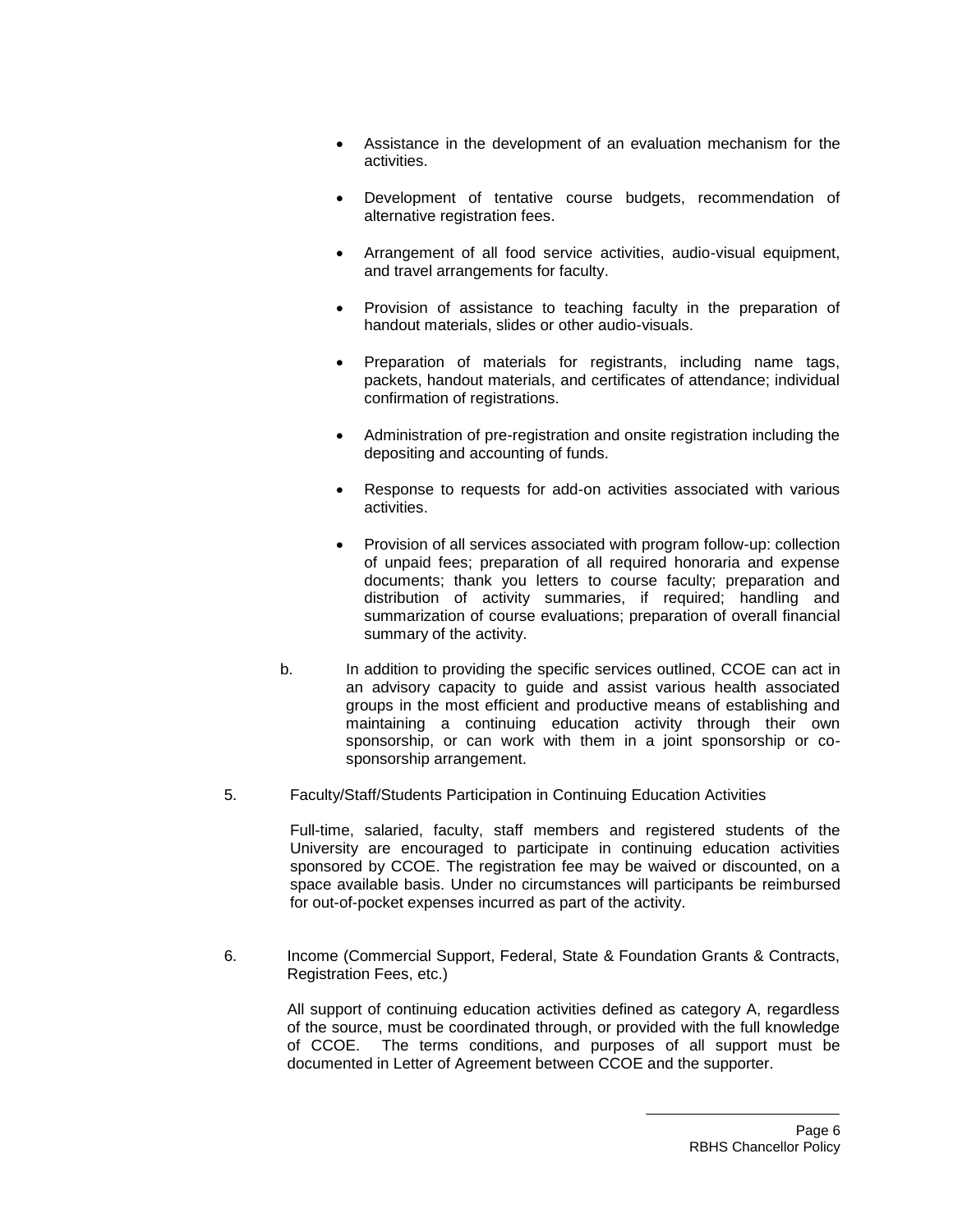All income received to support specific RBHS sponsored/co-sponsored continuing education activities must be deposited in the appropriate account within CCOE. Residual funds obtained from a continuing education activity will be transferred by CCOE to the specific departmental residual account following the financial reconciliation of the activity.

7. Faculty Honoraria

Consistent with the Rutgers Honoraria: Faculty Policy, reasonable honoraria for the pertinent service can be paid to individual University faculty and staff for their role as planner, faculty, author, or reviewer in continuing education programming sponsored by CCOE. Payment of honoraria must be approved, in advance of the activity, by the Executive Director of CCOE or designee. Current CCOE honoraria and travel and expense reimbursement policies are available through CCOE.

8. Center for Continuing and Outreach Education Fiscal Policies

Specific fiscal arrangements must be made between CCOE and the academic, health care or administrative units for the support of each activity A Fiscal Statement of Understanding (FSU) between CCOE and the academic, health care or administrative unit must be signed prior to faculty recruitment for an activity. The purpose of the FSU is to assign fiscal responsibility for all contractual agreements and activity expenditures in excess of revenues.

9. Issuance of Continuing Education Credit

CCOE is an RBHS administrative unit responsible for the maintenance of permanent continuing education attendance and credit records and for the issuance of the various types of continuing education certificates or verification of attendance.

CCOE holds the following accreditations:

- CCOE is accredited by the Accreditation Council for Continuing Medical Education to provide continuing medical education for physicians.
- CCOE is accredited by the Accreditation Council for Pharmacy Education as a provider of continuing pharmacy education.
- CCOE is an approved provider of continuing nursing education by the New Jersey State Nurses Association, an accredited approver by the American Nurses Credentialing Center's Commission on Accreditation

CCOE is also responsible for satisfying the requirements of other accreditation agencies that award continuing education credit on an activity by activity basis.

10. It is necessary that all faculty, staff, and educational partners involved in continuing education adhere to all applicable laws and regulations and the various policies, guidance, and guidelines of the Accreditation Council for Continuing Medical Education, the Accreditation Council on Pharmacy Education, the New Jersey State Nurses Association, the American Medical Association, the Office of the Inspector General, the Food and Drug Administration, the Pharmaceutical Research and Manufacturers of America, the Advanced Medical Technology Association, and other accrediting bodies that govern the development of continuing education activities. CCOE will